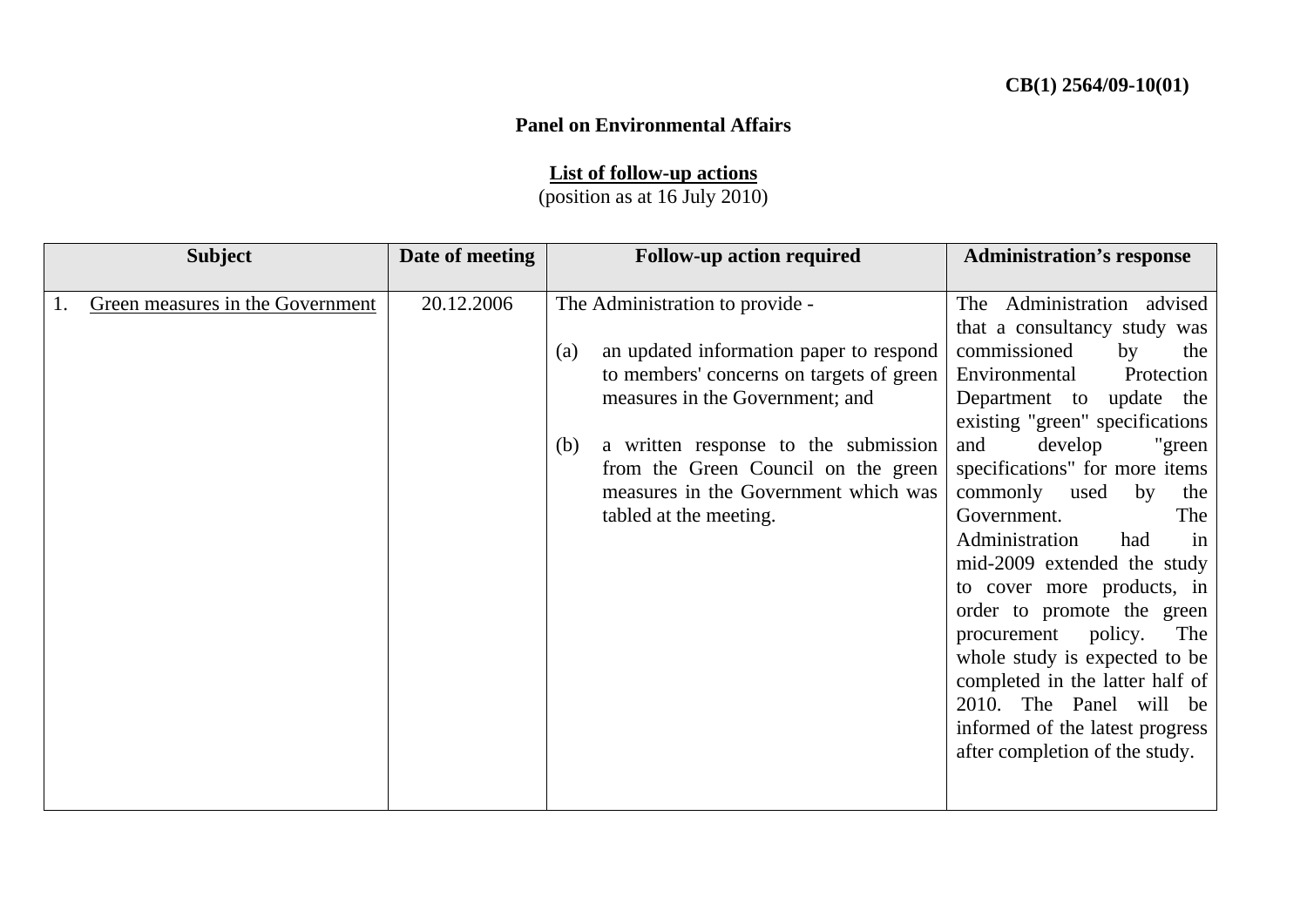| <b>Subject</b>                                                                                           | Date of meeting | <b>Follow-up action required</b>                                                                                                                                                                                                                                                                                                                                                                                                                                                                                                                                    | <b>Administration's response</b>                                                                                       |
|----------------------------------------------------------------------------------------------------------|-----------------|---------------------------------------------------------------------------------------------------------------------------------------------------------------------------------------------------------------------------------------------------------------------------------------------------------------------------------------------------------------------------------------------------------------------------------------------------------------------------------------------------------------------------------------------------------------------|------------------------------------------------------------------------------------------------------------------------|
| 2.<br>producer responsibility<br>A new<br>scheme for waste electrical and<br>electronic equipment (WEEE) | 29.3.2010       | The Administration to -<br>(a) address the trade's concerns about the<br>WEEE Scheme;<br>(b) explain the Government's role in the<br>Scheme,<br>(c) provide an estimate on the distribution of<br>and treatment cost incurred (using<br>detoxification, dismantling, shredding and<br>sorting of recyclable materials) for small<br>and large WEEE and the respective levy<br>to be collected; and<br>(d) advise whether consideration would be<br>given to refund the levy to consumers<br>who purchased electric and electronic<br>equipment in Hong Kong for use | Response awaited.                                                                                                      |
| $3.1$ 363DS – Provision of interception<br>facilities at Jordan Valley Box<br>Culvert (JVBC)             | 24.5.2010       | overseas.<br>The Administration to provide supplementary<br>information on the percentage of treatment<br>capacity of Stonecutters Island sewage<br>treatment works (STW) to be used to treat the<br>intercepted flows from JVBC, the implication<br>to the STW's service life, the additional<br>treatment cost to be incurred, as well as the<br>enforcement actions taken to combat illegal<br>discharges and expedient connections.                                                                                                                             | Administration's response was<br>circulated vide LC Paper No.<br>CB(1)<br>2413/09-10<br><sub>on</sub><br>30 June 2010. |